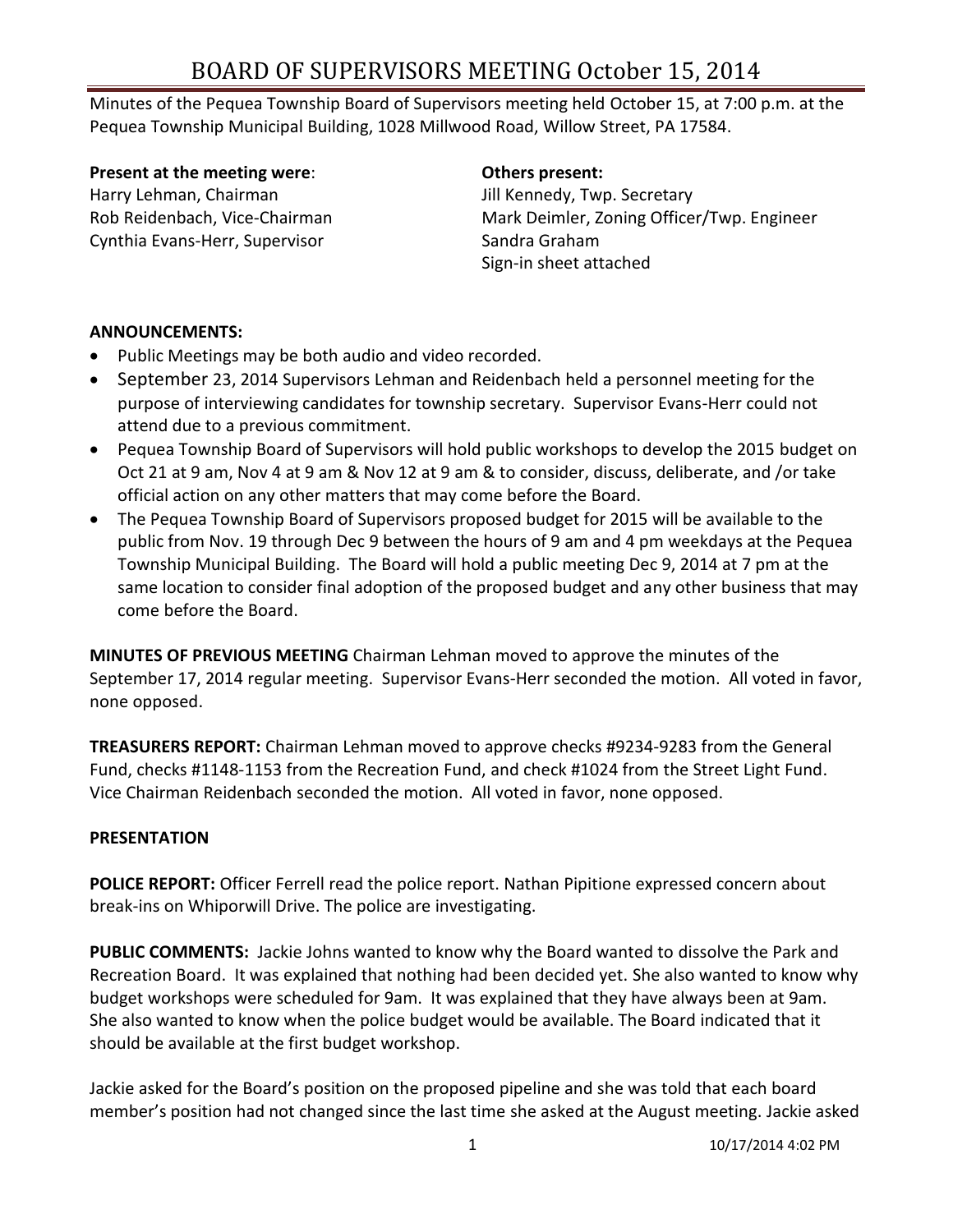why the township didn't adopt Act 537. She was informed that the township did adopt Act 537 but that it had not been updated in years and it was not necessary to update it now. She also asked why West Willow Fire Company did not have reports on the table and the secretary explained that they have been on the table for the past 3 months and that this was the first time since then that the reports were not available.

Tony Todd requested No Parking signs on Pleasant View Drive. Chairman Lehman planned to investigate the matter with the aid of the Zoning Officer.

#### **NEW BUSINESS:**

- **1.** Penn Grant Commons Final Plan Certificate signing & Stormwater Management Plan Approval-Chairman Lehman moved to approve the Stormwater Management Plan for Penn Grant Commons Phase One and to authorize the Chairman to sign the Municipal Notification Plamn Certificate and Stormwater Management Certificate. Vice Chairman Reidenbach seconded the motion. Chairman Lehman and Vice Chairman Reidenbach voted aye. Supervisor Evans-Herr abstained. (See attached letter)
- **2.** Willow Acres Stormwater Plan Conditional Approval Chairman Lehman moved to approve modification of the following sections of the Pequea Township Stormwater Management Ordinance of 2001: Section 301.6M Inlet Placement, Section 301.7.3 Design Standards for Detention Basins Relating to Interior Side Slopes on the condition that a four foot child proof fence with self-closing and self-latching gate be provided. Section 301.7.A (10) Detention Basin Bottom Slope. Supervisor Evans-Herr seconded the motion. All voted in favor, none opposed. Chairman Lehman moved to approve the Willow Acres Stormwater Management Plan and sign the Stormwater Management Certificate subject to the following conditions: One: The Township Solicitor shall review the PPL Easement Agreement to determine if the improvement proposed within the easement are permitted. Two: the applicant shall provide financial security for the proposed improvements. Three: The applicant shall provide and executed Stormwater Management Agreement for review by the Solicitor. Vice Chairman Reidenbach seconded the motion. All voted in favor, none opposed. Chairman Lehman moved to approve the Chairman to sign the Municipal Plan Notification subject to the following conditions: One: the applicant shall provide a lighting plan in conformance with the Pequea Township Zoning Ordinance. Two: The applicant satisfies all outstanding Lancaster County Planning Commission plan review comments. Vice Chairman Reidenbach seconded the motion. All voted in favor, none opposed.
- **3.** Millwood Industrial Park Release Letter of Credit Chairman Lehman moved to release the Letter of Credit in the amount of \$5,000.00 for E Marvin Herr/Millwood Industrial Park. Vice Chairman Reidenbach seconded the motion. All voted in favor, none opposed.
- **4.** Banking discussion Will be discussed at December Meeting.
- **5.** Boy Scout Troop 146- Request to camp in Silver Mine Park October 24-26, 2014 Chairman Lehman moved to permit Scout Troop 146 from Conestoga to hold a camp out weekend from October 24 to October 26, 2014 and allow the use of temporary structures and a controlled campfire. Supervisor Evans-Herr seconded the motion. All voted in favor, none opposed.
- **6.** Appoint Flagpole/ Memorial Fund Committee **Resolution# \_\_\_- 2014** Establish Flagpole/Memorial Committee – Supervisor Evans-Herr moved to create the Flagpole Memorial Committee by Resolution 410-2014 A resolution by the Board of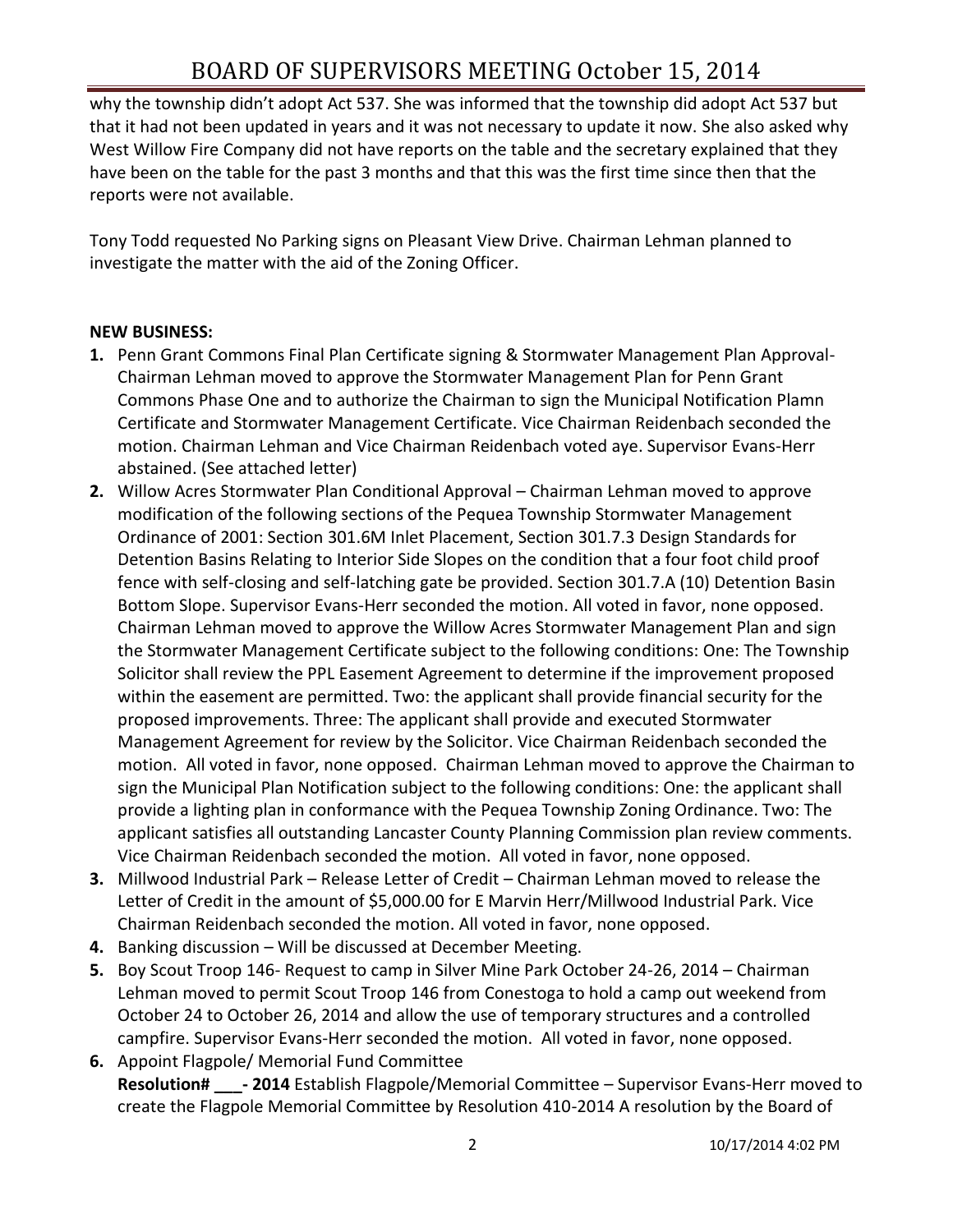Supervisors of Pequea Township to establish a Flagpole Memorial Fund Committee. The committee shall exist for the function of raising funds through charitable donations in order to purchase and erect a flagpole with lighting as well as a memorial area comprised of engraved bricks in Silver Mine Park. Chairman Lehman seconded the motion. All voted in favor, none opposed. Supervisor Evans-Herr moved to appoint Tim Weaver as Chair, Earl Houghton as Vice Chair, Lucille Gillicbauer as Secretary and Janet Hess as a member as well as authorizing the Secretary to advertise an open committee position on the Township website. Chairman Lehman seconded the motion. All voted in favor, none opposed.

- **7.** Discuss dissolution of Park and Recreation Board Supervisor Evans Herr moved to instruct the Solicitor to prepare the necessary documents to dissolve the Pequea Township Park and Recreation Board. Vice Chairman Reidenbach seconded the motion. All voted in favor, none opposed.
- **8.** Change Status of Township Secretary Jill Kennedy to Part-Time Effective October 13, 2014- Chairman Lehman moved to change the status of Township Secretary Jill Kennedy to Part time effective September 29, 2014. Vice Chairman Reidenbach seconded the motion. Chairman Lehman withdrew his motion. Vice Chairman Reidenbach withdrew his second. Chairman Lehman moved to change the status of Township Secretary Jill Kennedy to part time effective October 13, 2014. Vice Chairman Reidenbach seconded the motion. All voted in favor, none opposed.
- **9.** Hire and Set Wages for Part-Time Employee Effective September 29, 2014 Chairman Lehman moved to hire Part-Time employee Sandra Graham effective September 29, 2014 at the rate of \$15.50 per hour and after a successful 90 day evaluation increase her hourly rate to \$16.50 per hour with an effective date of December 29, 2014. Vice Chairman Reidenbach seconded the motion. Chairman Lehman and Vice Chairman Reidenbach voted aye. Supervisor Evans-Herr abstained.
- **10.** Appoint Secretary Effective October 15, 2014 Tabled
- **11.** Appoint Assistant Treasurer Tabled
- **12.** Appoint Open Records Officer Tabled
- **13.** Appoint Alternate Street Light Tax Collector Tabled
- **14. Resolution #\_\_\_-2014** naming \_\_\_\_\_\_\_\_\_\_, Treasurer OR \_\_\_\_\_\_\_\_\_\_, Assistant Treasurer as Chief Administrative Officer as of October 15, 2014 for the purpose of carrying information to the Department of the Auditor General, and to administer funds with the Principal Financial Group. - Tabled
- **15. Resolution #\_\_\_\_-2014** Records Destruction Chairman Lehman moved to adopt Resolution 411- 2014 for the destruction of the records as itemized on the attached page (to the resolution). Supervisor Evans-Herr seconded the motion. All voted in favor, none opposed.

#### **DEPARTMENTAL REPORTS:**

**Road Crew** –Report on file.

**Zoning/Code Officer** –Report on file.

**Southern Regional Police Department** –

**Southern Regional Police Commission** –

**Southern Lancaster County Inter-Municipal Council** – Meeting 10-21-2014

**Emergency Management Coordinator - Will appear at January Meeting**